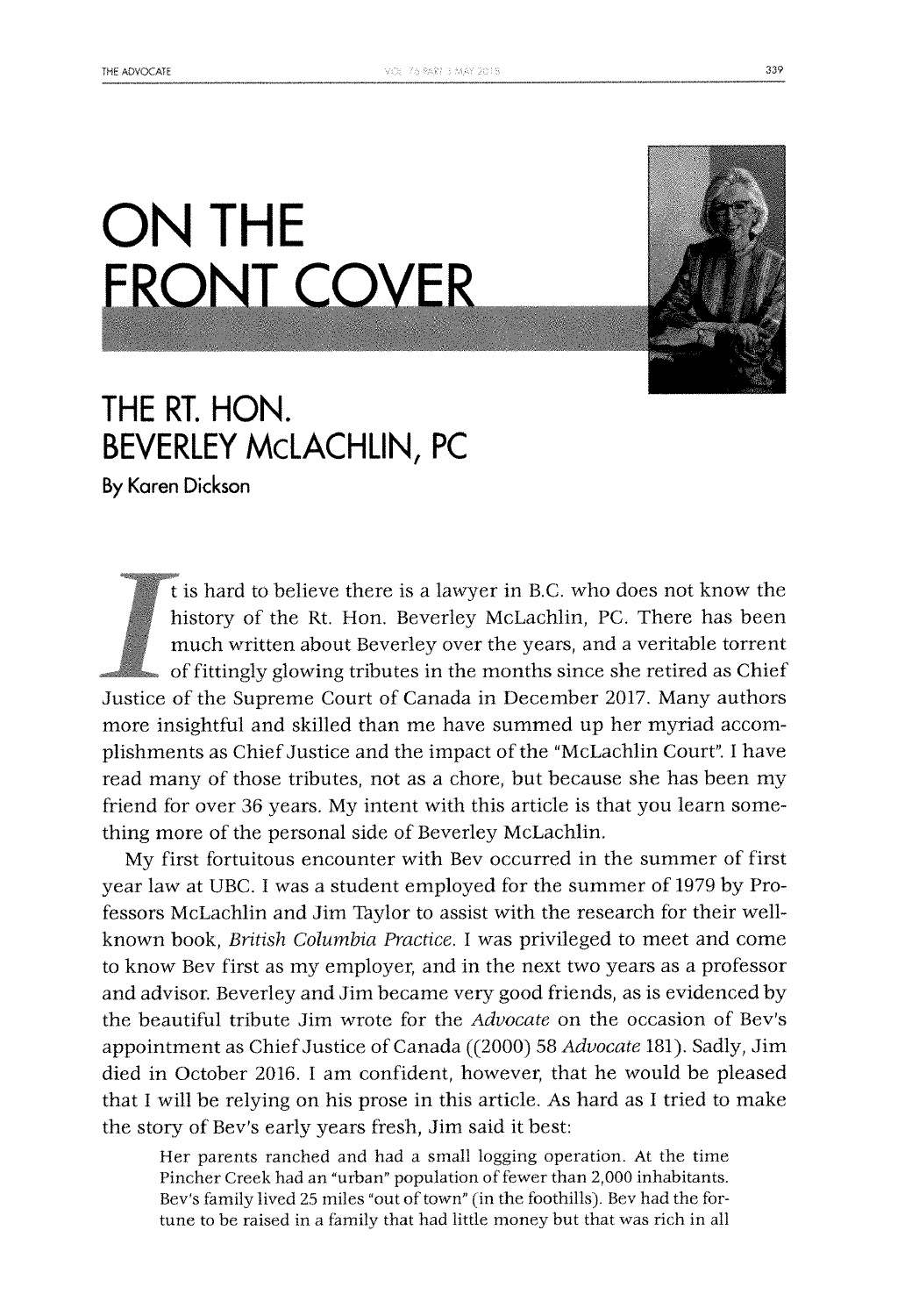the important things. Life *was* demanding, even hard. Nevertheless the home was marked **by** laughter and music, and the family was and remains a closely knit group. In addition, Bev's father promoted (perhaps too benign a word) a discipline that urged the children to be the very best they could.

Bev did her pre-university schooling in Pincher Creek. At the February 4 dinner here marking her appointment as Chief Justice, Bev's childhood friend Dianna Reid recalled the prediction in their high school graduation annual that Bev would grow up to be the editor of the women's page in the *Pincher Creek Echo.* Her classmates presciently predicted she would reach the top (as per the views of Pincher Creek in the late 1950s and early 1960s), which, in fact, she has, although in a way not then envisioned.

Bev was an outstanding student at the University of Alberta, where she took her bachelor of arts degree in honours philosophy, master of arts degree in philosophy and LL.B., graduating law as the gold medallist in **1968.**

For a very small town in Alberta, Pincher Creek has produced an inordinate number of judges, most of them serving in the Ontario courts. In an interview of Beverley written in September **2016 by** Katherine Ashenburg *for AlbertaViews,* the author asked about the view of Warren Winkler, a former Chief Justice of Ontario (and Pincher Creek-ite), as to whether there was one quality of Pincher Creek that was responsible for the number of judges hailing from that town. Winkler said: "It's the wind. It's the windiest place in the world, and it makes your mind work quicker." When asked if she concurred, Beverley replied: "Absolutely! And the wind makes you resilient. You learn to stand up against adversity."

In the article, Winkler went on to compare Beverley's talents for bringing people together to a consensus as akin to what a conductor of an orchestra does, bringing the individual musicians to play one piece in harmony. **A** very apt analogy, especially considering her love for music.

The **UBC** law school was lucky to have Beverley McLachlin as one of its professors from **1976** until **1981.** As our professor, she exhibited many of the qualities she is known for today: intelligence, a natural teaching ability, a quick sense of humour and a keen interest in the law and in the people she was teaching it to. There was in her class one difficult student who seemed to make it his life's work, class after class, to give her a hard time. She handled his unwarranted heckling with aplomb. **She** laughingly remembers the student who noted on his evaluation of her teaching: "you have cute ears".

She was a presence, even then, to be reckoned with. Bev had been a practising lawyer, rare in those days at **UBC.** In addition to her new vocation as law professor, she was mother to young Angus (born in **1976)** and wife to Rory (now deceased). Many of us who now juggle some of those roles had no idea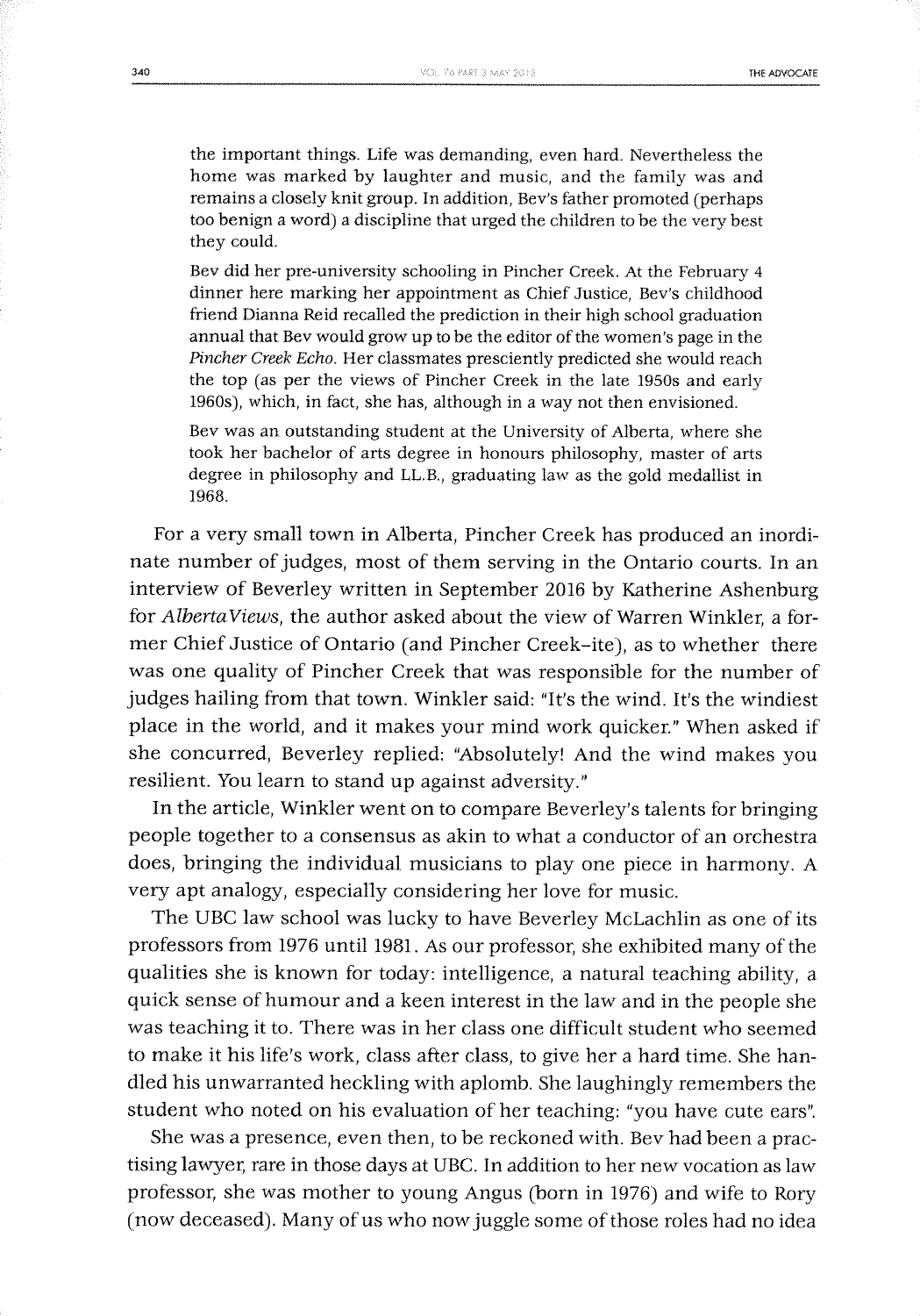accomplishments.

at the time just how skillful she was. We also did not appreciate her seemingly unlimited capacity for work, so evident now when we reflect on her

One incident when Angus was very young literally clouded Bev's vision, although she laughed about it at the time. One morning, preparing to shower, she carefully placed her contact lens on a tissue on the bathroom counter. Showering completed, she stepped out to the spectacle of Angus popping both contact lens in his mouth and swallowing, despite his mother's frantic pleas!

Nor was she immune to the perils of forgetfulness. Departing the house **by** car, she strapped Angus into his seat, jumped into the driver's seat and quickly reversed the car out of the garage. There was then a terrific crash and crunching. **She** had forgotten to shut the back door of the car, which completely ripped off and lay, somewhat accusingly, on the driveway.

Jim Tylor recollected their days at **UBC:**

We both came from non-legal families, ranching in Bev's case and theology in mine. (These backgrounds have more in common than you might think since, next to clergymen, farmers and ranchers undoubtedly spend more time in vocational prayer than any other occupation.) Our offices were close to one another, and we became friendly and eventually friends. When the present British Columbia Supreme Court Rules were adopted in **1976,** we undertook research together that eventually yielded a book, *B.C Practice.* Bev was a marvellous faculty colleague and a great partner with whom to work-bright, energetic, hard-working, engaging, even-handed. She was always willing to do more than her fair share of the dog work and anxious to take less than her fair share of the credit. She was a dedicated and popular teacher. One of the best things about teaching is preparing to teach-considering particular ways to deal with particular topics and, importantly, bouncing ideas off colleagues with similar interests. Bev was an energetic participant in this process-both as bouncer and bouncee.

**She** has been a lawyer, a law school professor, and for the past **36** years, as one wag put it, **held** basically the same **job,** as a **judge** of every court in British Columbia, a puisne justice of the Supreme Court of Canada and of course our Chief Justice. She accomplished many of these steps in the '80s! While she was experiencing this dizzying number of new challenges, Bev was also writing. Not just judgments, but a textbook, with Bae Wallace-the *Canadian Law of Architecture and Engineering-and* a novel suitable for publishing (subject to her agreeing to a book tour that was not possible once she was appointed to the Supreme Court of Canada). She was learning French by tutor, nursing her husband, Rory, through a terminal illness and moving with Angus as a single mom to Ottawa. (Ottawa was not as progressive as Vancouver in **1989.** There was no grocery shopping on Sundays; all stores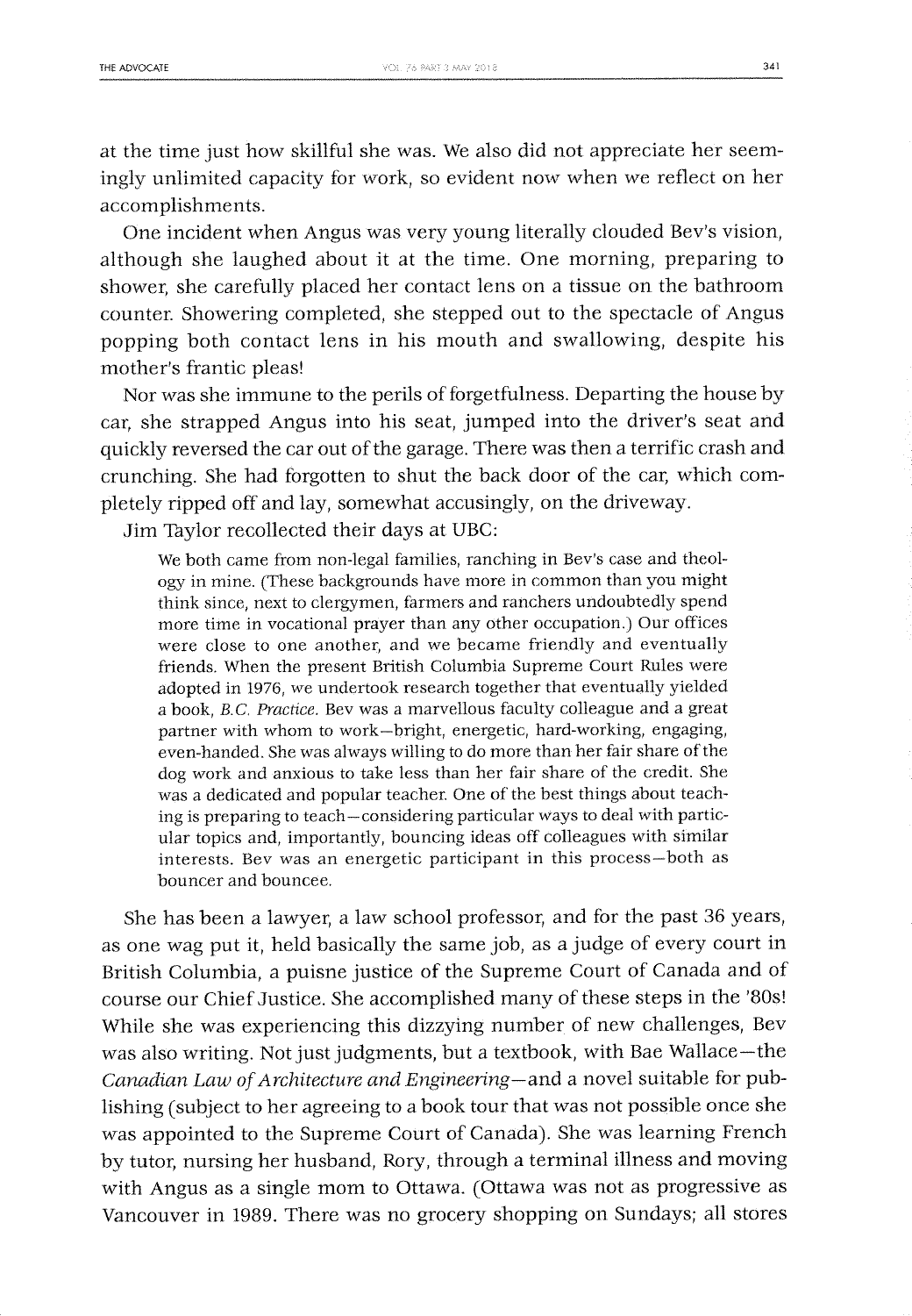were closed. This was no small inconvenience with a 12-year-old, a full-time **job** and no extra help.)

**<sup>I</sup>**was beyond thrilled to be invited to attend the ceremony in Ottawa on April **17, 1989** when Beverley was sworn in as a puisne justice of the Supreme Court of Canada. During a quiet moment that day, Beverley told several of us about a moment she had with Madam Justice Bertha Wilson, who leaned over to her and whispered (conspiratorially): "Three down **...** six to go!" After the ceremony, there was a reception in the judges' dining room, where we had the chance to meet the other justices, and other guests, and then a formal luncheon in the Speaker's (John Fraser) private dining room, a sit-down meal for 40 at one long table, complete with liveried waiters.

Once settled in Ottawa, music continued to be an important part of Beverley and Angus's life. The house in Ottawa has a grand piano in the living room that is played regularly. Angus has a favourite childhood memory of stargazing outside in the street. He could hear his mother playing piano in the house as it drifted outside, specifically the songs "September Song" and "Summertime". Those songs have special meaning to him today, whenever he hears them.

Angus has gone on from his early mastery of the piano and a later stint in a band to study music and composition, achieving his masters of Music in Composition three years ago from **UBC.** In the mid-90s, when Angus was moving away to attend university, Bev wrote a self-published cookbook for family and friends, with all of her favourite recipes. Now in its second (still self-published) edition, this is a treasured and very well-used kitchen essential. Bev is an accomplished chef, particularly known for her ability to put together delicious meals in a very short period of time. And, true to Bev's nature, she takes delight in knowing that the recipes are a hit!

There are lots of examples of Bev's self-deprecating humour, which adds to her considerable charm. She does not take herself too seriously, and she loves to laugh.

**<sup>I</sup>**graduated from law school in May **1981** and was delighted when Bev was appointed a County Court judge in November of that year. (When **I** proposed a lunch to celebrate, little did **I** know that such celebratory lunches would be at least annual events!) We arranged to meet in the lobby of the courthouse. **I** sought advice from my great-aunt Kitty, a self-made protocol expert and wife of the Honourable Mr. Justice David Verchere, on the proper way to greet Judge McLachlin. "Hold out your hand to shake hers, and address her as 'Judge."' **I** was counselled. "Don't make light of it. 'Judge' is her title now-she has earned it and deserves your respect." **I** dutifully followed Aunt Kitty's advice. When Bev emerged through the doors at the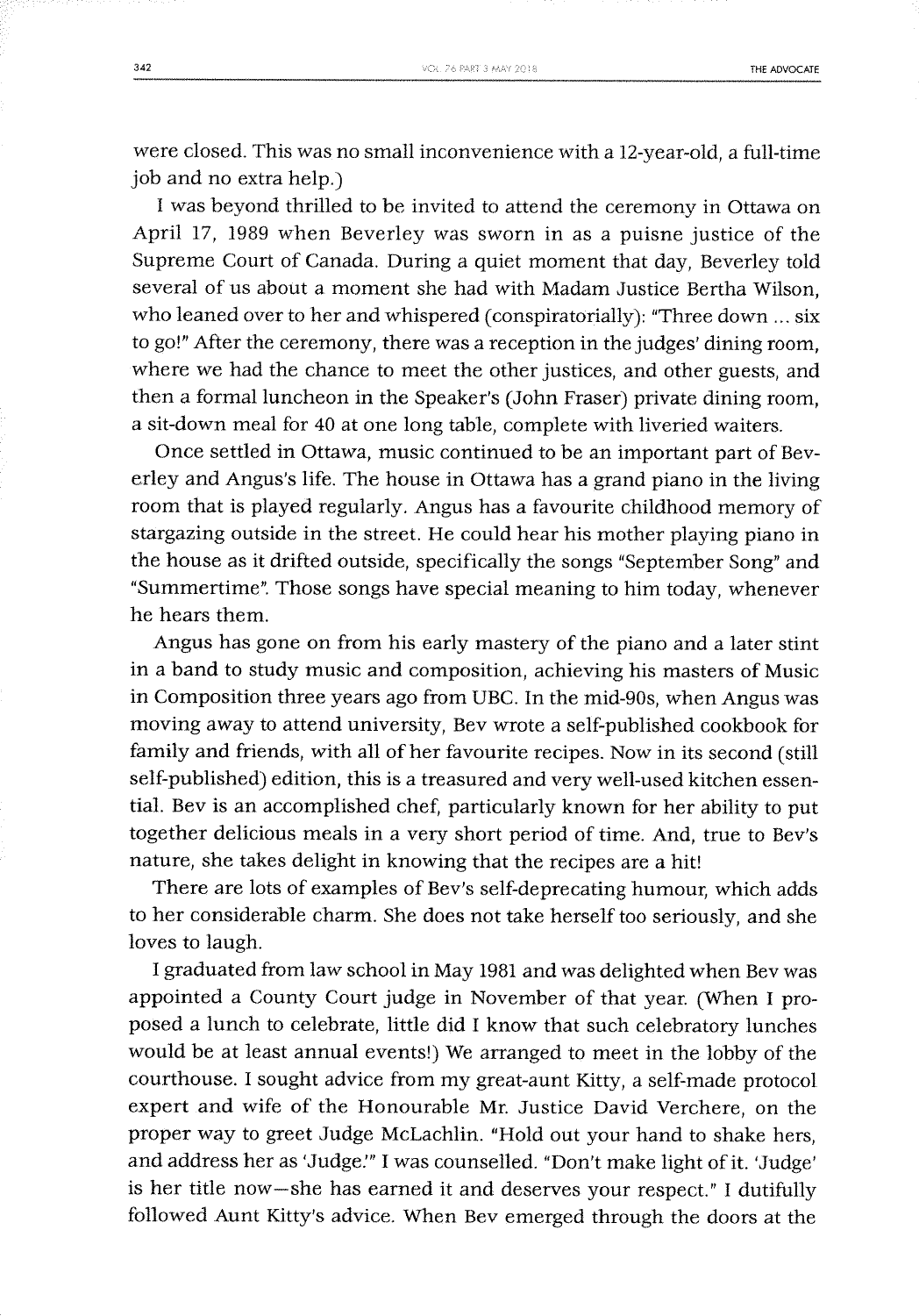courthouse, **I** extended my hand, smiled and said: "Hello, Judge!" Bev burst out laughing. Patting my shoulder, she protested: "Oh, you don't have to call me that!"

At one of the many tribute functions Bev has recently attended, she recounted making a last-minute reservation at a popular Vancouver restaurant. Because it was fully committed, she was encouraged **by** her companions to mention that it was Bev McLachlin requesting a table, and sure enough, that did the trick, and a table was booked. When Bev arrived at the restaurant and gave her name, the hostess was visibly disappointed. She confessed that she had thought it was Sarah McLachlan who made the reservation.

Bev married Frank McArdle in **1992.** Frank has been a loving and supportive spouse and someone who, as Bev points out, always makes her laugh. Jim had this to say about Frank and Bev's relationship in 2000:

Frank (fortunately so because Bev's schedule requires that she travel a great deal) enjoys both her company and the rigours and variety of travel. The Roman Emperors had a functionary whose job it was to stand at the shoulder and periodically whisper, "Remember thou art mortal" ... From time to time the Chief Justice of Canada **I** am sure requires such assistance (hard as it is to imagine in Bev's case) and Frank is there for her at those times.

Bev and Frank share an enviable quality: they are fast walkers. As Gib van Ert, executive legal officer to the present (and immediately past) Chief Justice observed: "The Chief and Frank walk really fast in airports. Really fast. And they don't stop, either." It's remarkable considering their age, and a bit tricky for the hapless **ELO** trying to follow along (who is usually carrying a bag of protocol gifts for giving to foreign dignitaries and is therefore not quite as nimble as the Chief Justice and her athletic husband).

Gib added: **"I** can't think of anything she's not good at. **I** mean, I've never asked her how her tuba playing is, but my guess is it's better than most. **She** just doesn't seem to have the ordinary human limitations. It would **be** annoying if she weren't so nice."

It is true. Her abilities and accomplishments give her an "otherworldly" quality. But **I** have discovered an Achilles's heel, albeit a very minor one. Beverley does not, and cannot, play cards. At all. Does not know a jack from an ace. Card playing was not permitted in her household growing up, and while her sister Judi learned to play in university, Bev has never done so.

**She** has had a number of dogs over the years-always black labs-whose names are often taken from literature. There was Cas, short for Thomas Hardy's *The Mayor of Casterbridge.* Before Cas was Kyrie, which is Greek for "Lord". **A** few years ago, when there was some tension between the court and the then prime minister, she and her family were brainstorming names